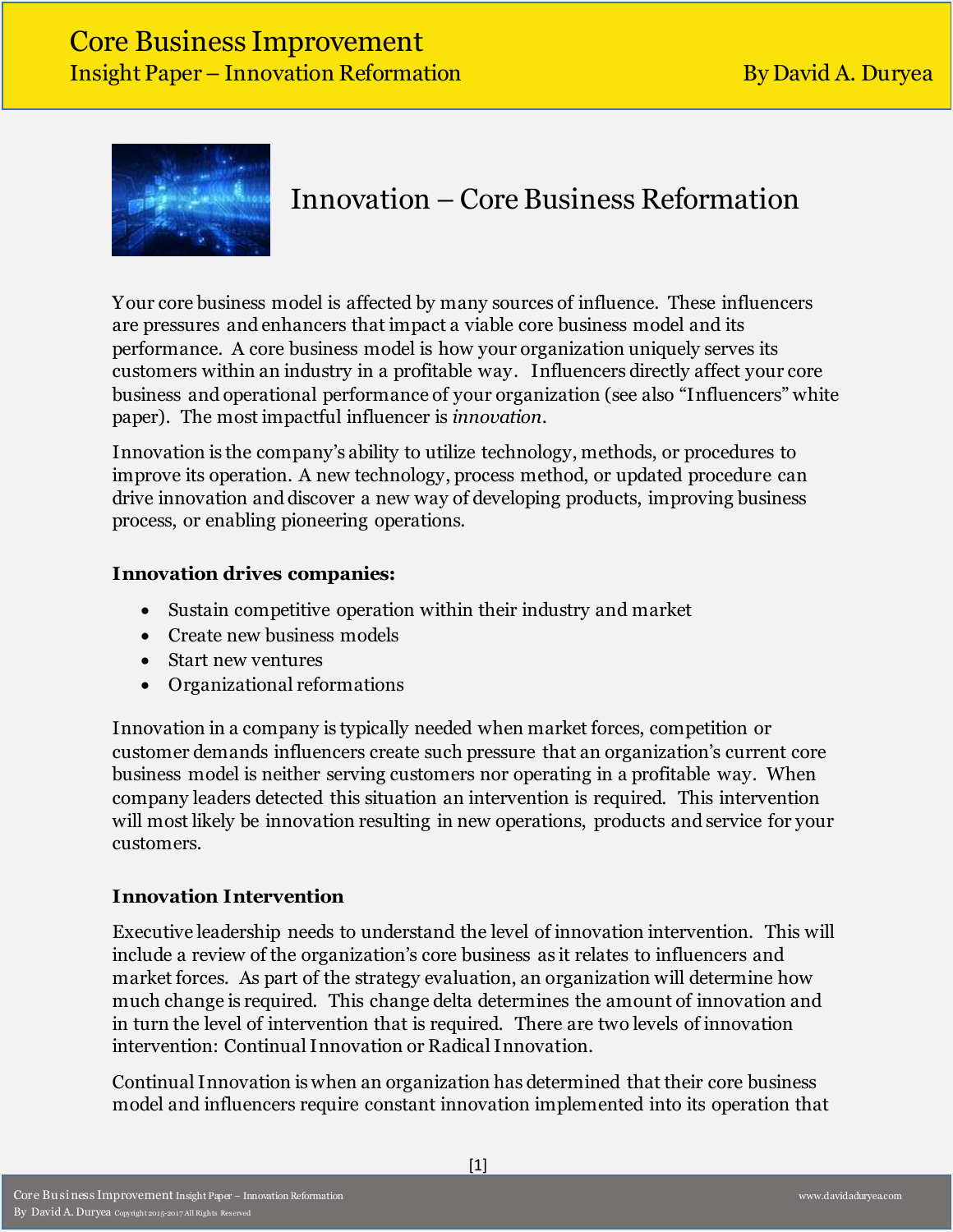is beyond the current incremental strategy and business improvement operation. Radical Innovation is when an organization has determined that their core business model and influencers require a significant restructure of at least 25% or more of their organization's operations. Each of these interventions require an explicit review of all aspects of their organization to make sure a correct course is take for their as it will cause an organizational reformation.

# **Steps for Innovation Review**

*First*, appropriate amount of innovation needs to be evaluated. A misnomer is that all companies need a constant process of innovation. Not true. Companies need a constant process for evaluating improvement. Most of the time that is a strategic approach with incremental improvements. Innovation is when there is a significant amount of technology, methods or procedures that with alter a company's current core business model. Company needs to understand if a major innovation or intervention is required.

*Second*, a company's innovation need is measured by the ability to digest the innovation within the organization's core business model. If a company does not have the ability to change, an innovation will have the opposite effect and even lead to an organizational failure. This is inclusive of internal or external innovation developed for new products or operations.

A well evaluated innovation will not only alter the organization but will cause a core business reformation. There are key aspects that need to be considered for your organization to produce the desired results.

#### **Aspects for Core Business Innovation Reformation:**

- Know your organization's core business model and influencers
- Understand your organization's propensity toward innovation
- Honest with your company's technology innovation ability

Start by knowing your organization's core business model. Fully understanding what your customer needs and how your organization does that in a profitable way. When that is understood than include what influencers are causing the most change. Plus, review is your core business model still viable today and validate the future. These aspects need to fully understood.

Plus, your need to understand what is your organization's current propensity toward innovation. This is all about culture in your organization. If your culture is adverse towards innovation or sizable alteration than any large change will be resisted regardless if your core business model is in jeopardy. Believe it or not, companies have folded because the culture resists a major innovation.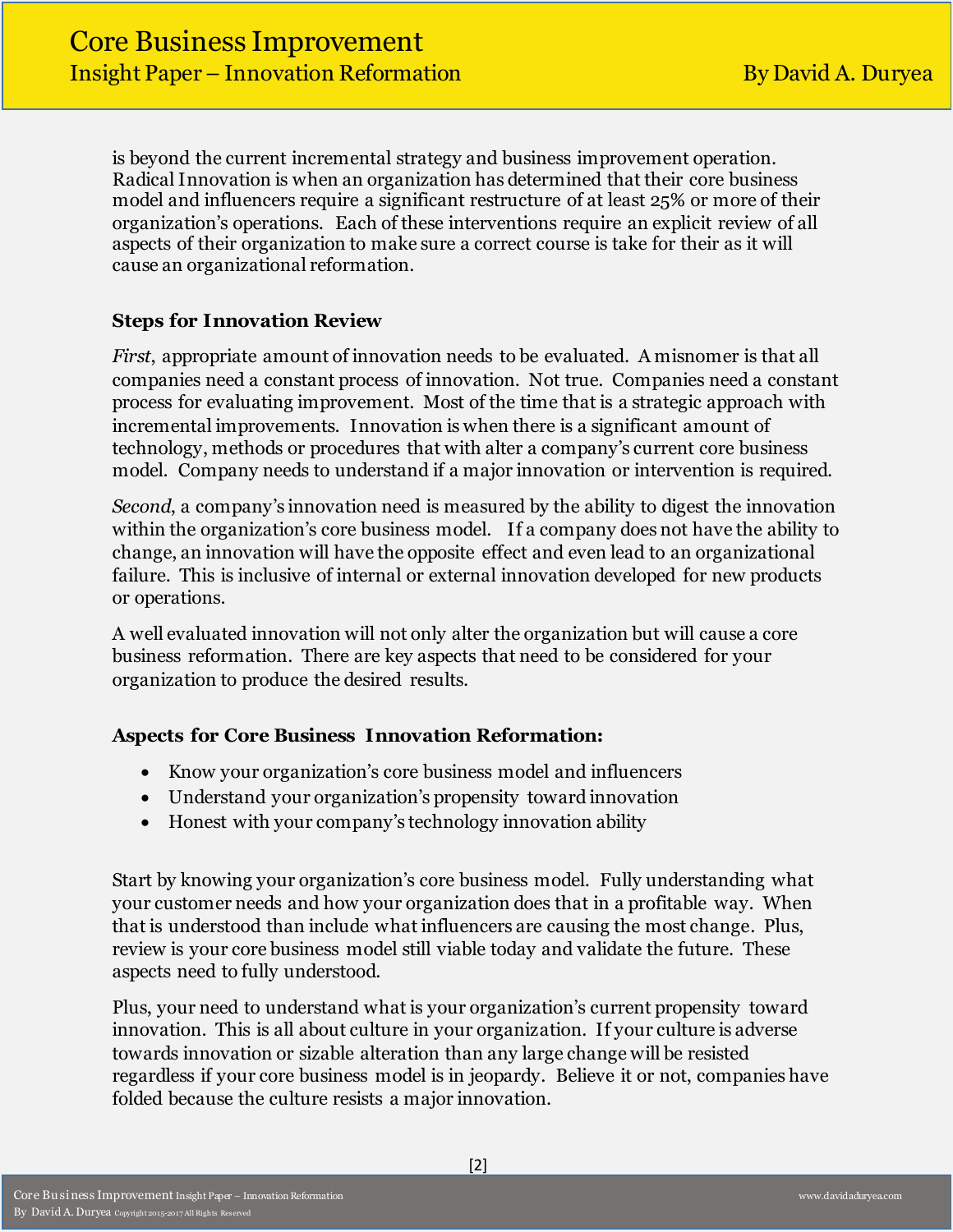Then you need to be honest, really honest if your company has the current ability to perform a major innovation. This is where many technology and Information Offices need to take a good look at themselves. If your organization has not performed many medium to large innovative changes, it is most likely that you do not have the skills or ability to perform such a major change to your enterprise or your technology department. To begin an innovation reformation your organization needs to also understand your enterprise innovation acuity.

### **Enterprise Innovation Acuity**

Once you have fully defined and understand your organization's core business model, influencers, innovation propensity and innovation ability, you are ready to define your organization's enterprise innovation acuity. The enterprise innovation acuity is the velocity of business functionally vs technology enablement needed. The components are:

#### **Innovation Acuity Components**

- Business Functionality
- Technology Enablement
- Implementation Velocity

*Business Functionality* – The volume of business functionality to be implemented to maintain your organization's core business model. Typically this will be directly impacted by influencers and your organization's core business model. Leadership will with clarity of the core business model, will direct this and unless there is some impactful technology, method or procedure that might alter the business functionality.

*Technology Enablement* - The volume of technology absorbed to achieve your core business model objectives. This is part CBM culture and part IT's ability to enable new technology within the organization. IT leadership will manage along with skills within the IT organization.

*Implementation Velocity* - The rate of technology vs business functionality implementation absorbed to achieve your core business model objectives. This is a cross section of your organization's culture to implement new operations and technology improvements into production. It is directly impact by your organization's culture and core business model. Basically, how much is required of business functionality and technology improvements to maintain your core business model performance (including costs and capital expenditures).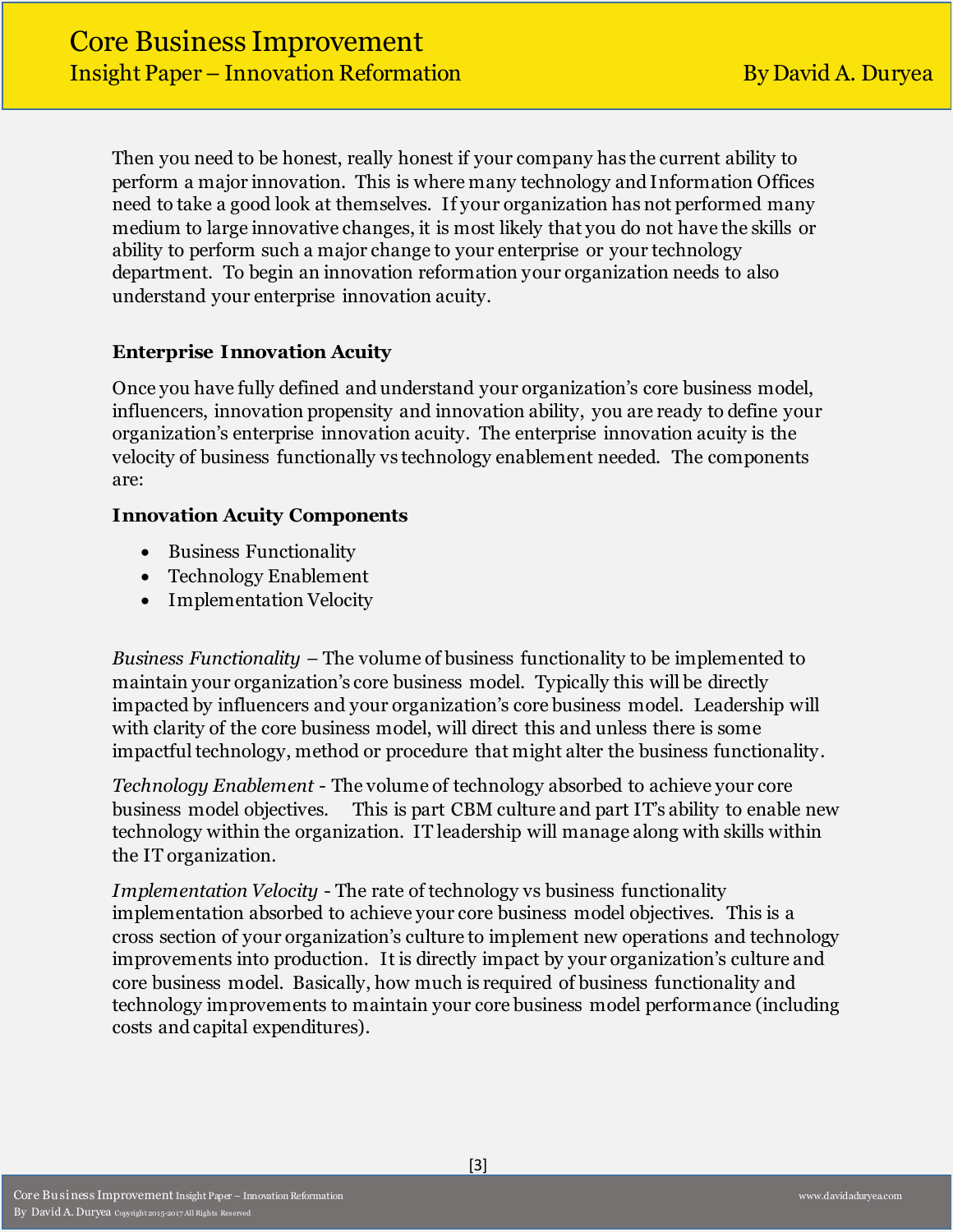#### **Innovation Acuity Categories and Types**

An enterprise has different innovation acuities. These different acuities would classify



them into different types that represent the innovation mix based on the need of the organization's core business model and leadership's defined strategy. As identified by the chart, an organization could either be a high innovation, high functionality or a balance between delivered functionality and enabled innovation.

An organization could have a range anywhere on the slide but the main aspect is that it must be based on the need of fulling the organization's core business model to its customers and market.

Another very important aspect of enterprise innovation acuity is implementation velocity. As previously described for enterprise innovation acuity, implementation velocity is the rate of technology vs business functionality implementation absorbed to achieve core business model objectives. As highlighted by the chart Enterprise Innovation Acuity Types, the combination of all three deployed functionality, delivered business functionality and implementation velocity determine an organization's innovation acuity. Determined by



Amount of Delivered Business Functionality

the need of the core business model fulfillment, enterprise innovation acuity helps the leadership understand the mix of required true level of improvement for business and innovation. To understand these different mixes and organization characteristics see the chart Enterprise Innovation Acuity Characteristics.

#### **Enterprise Innovation Acuity Characteristics**

| <b>Functionality</b> | <b>Technology</b> | <b>Velocity</b> | <b>Type</b>                                                                |
|----------------------|-------------------|-----------------|----------------------------------------------------------------------------|
| High - Medium        | High - Medium     | High - Medium   | <b>Innovation Leader</b><br>Market: Competitive<br>Need: Gain Market Share |
| Medium               | Medium            | Medium - Low    | <b>Innovation Steady</b><br>Market: Balance<br>Need: Meet Market Share     |
| Low - Medium         | Low - Medium      | Low             | <b>Innovation Lager</b><br>Market: Maintain<br>Need: Maintain Share        |